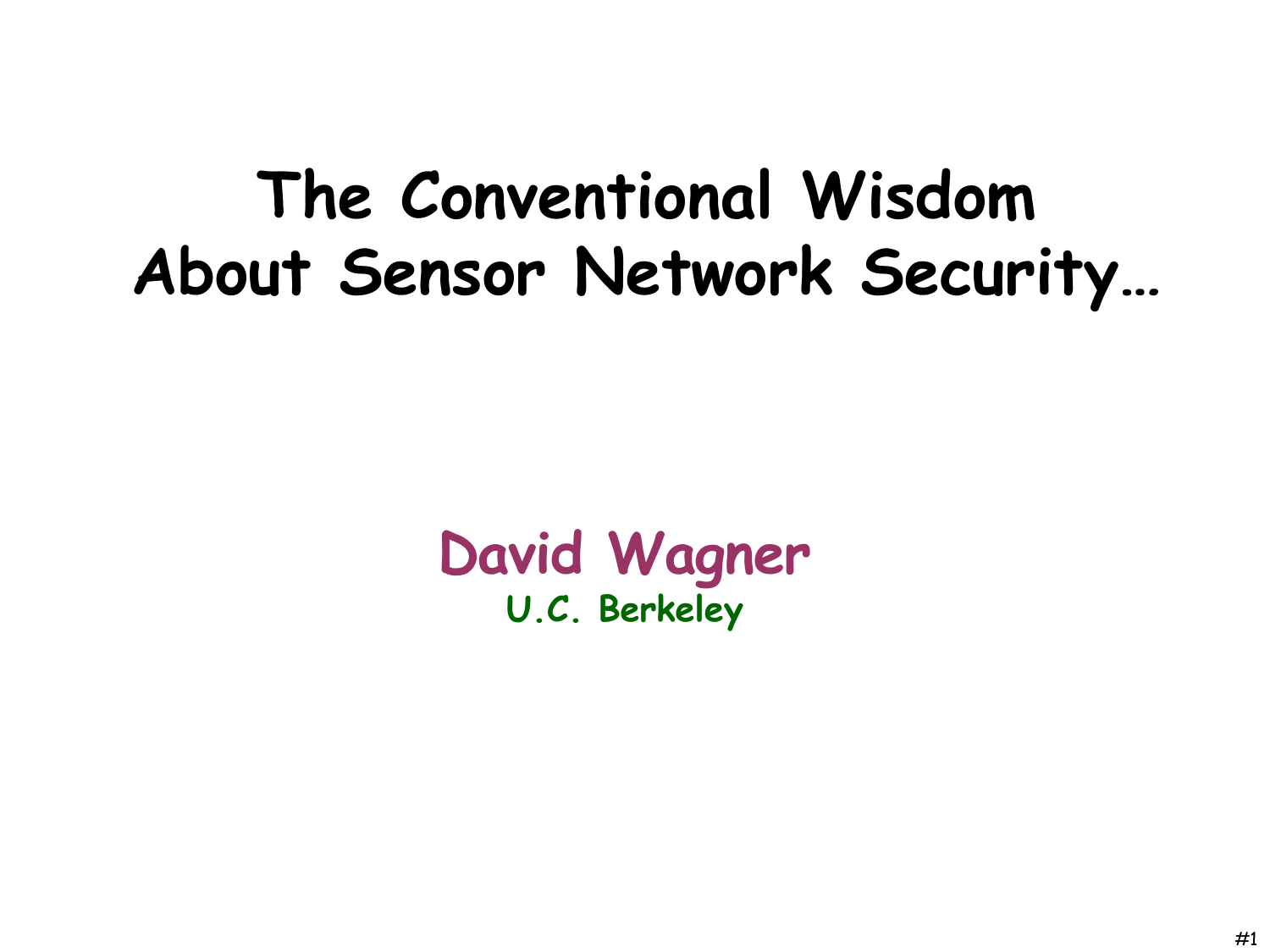# **The Conventional Wisdom About Sensor Network Security…**

# **… Is Wrong**

**David Wagner U.C. Berkeley**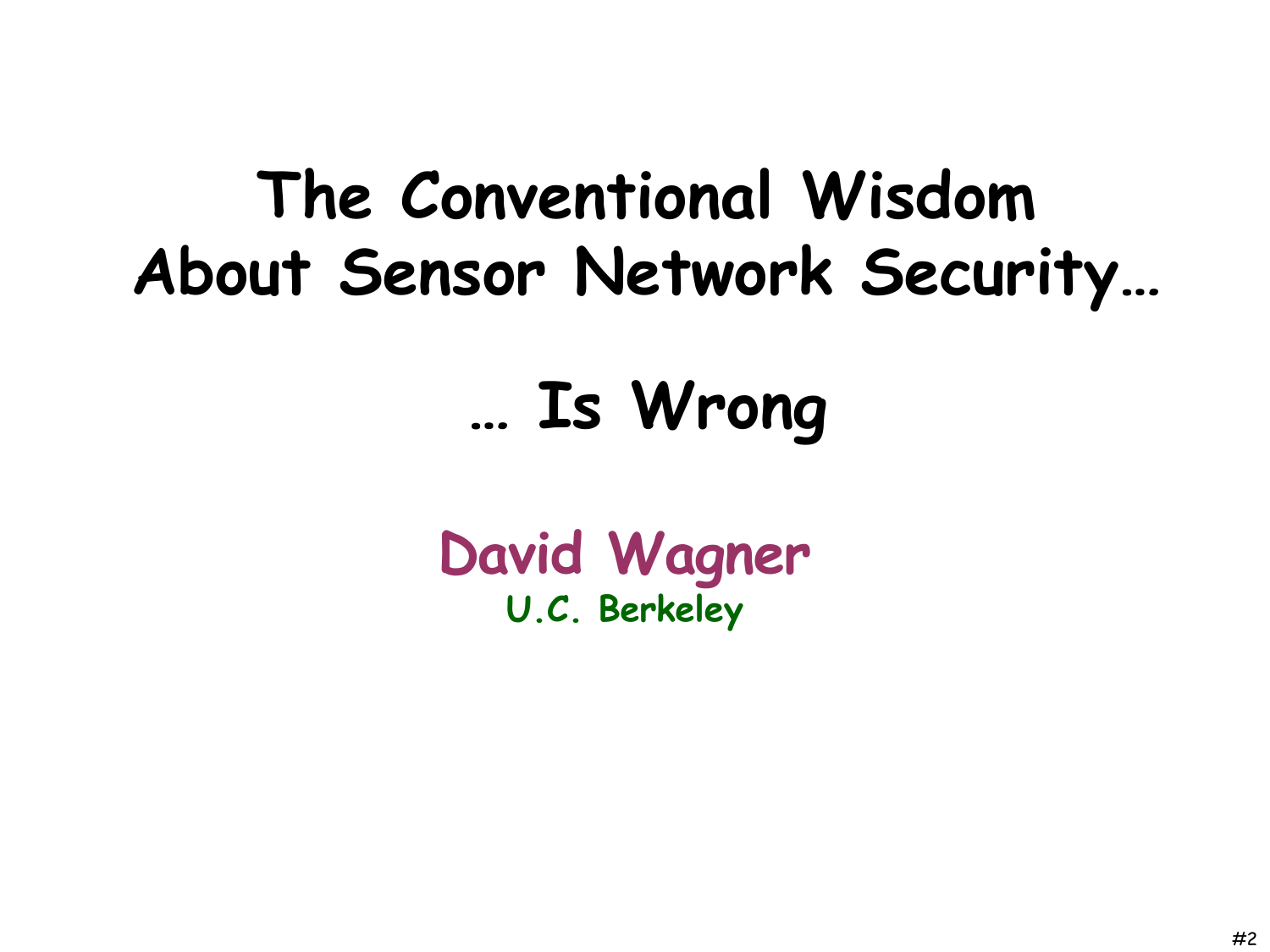#### **Symmetric-key cryptography**

• Old CW: Symmetric-key will probably need HW support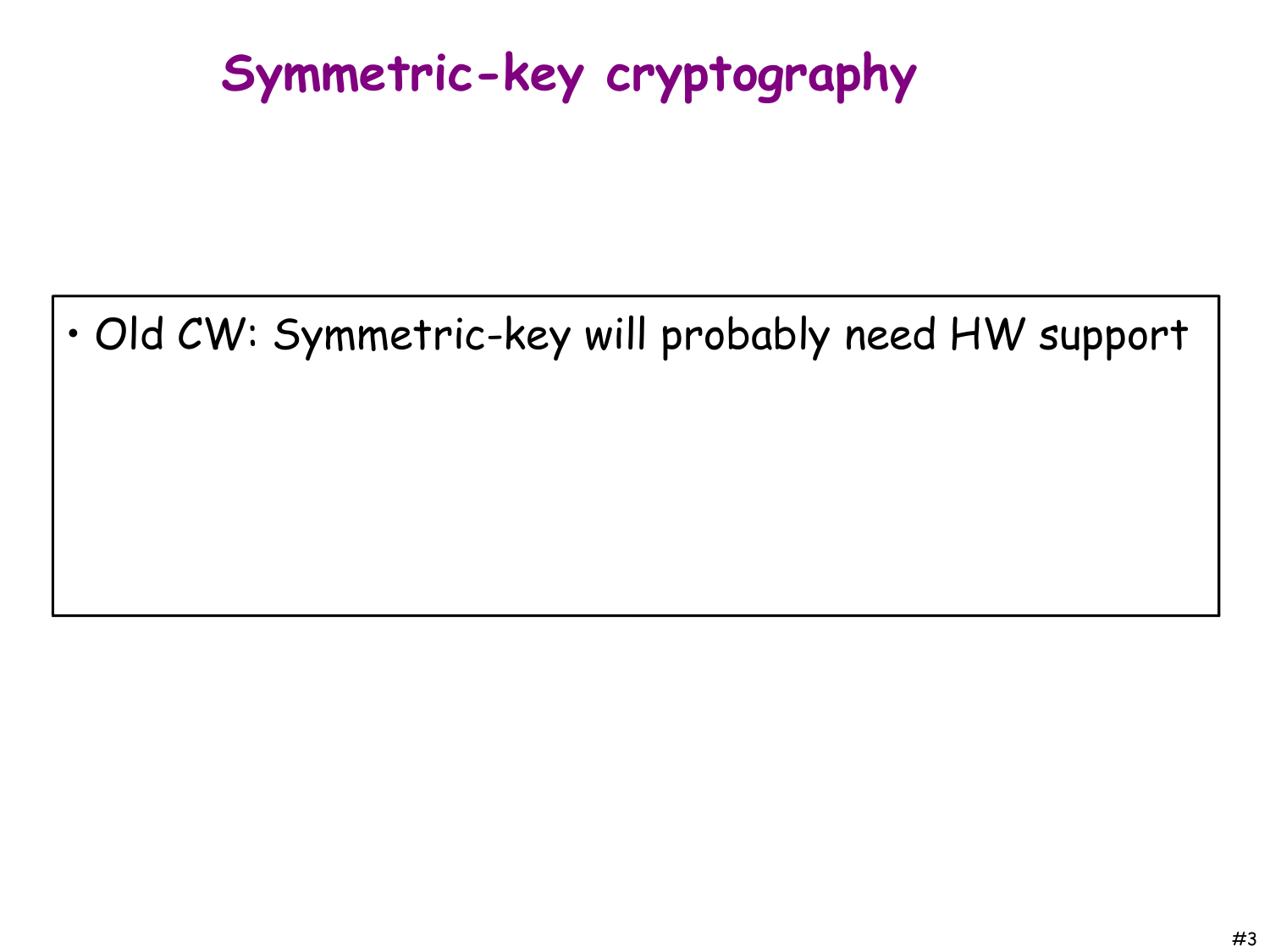### **Symmetric-key cryptography**

- Old CW: Symmetric-key will probably need HW support
- New reality: Symmetric-key is trivial, even in software
	- < 10% latency, bandwidth, power [TinySec]
	- Communication costs dominate computation costs
	- Some platforms have HW support anyway [802.15.4]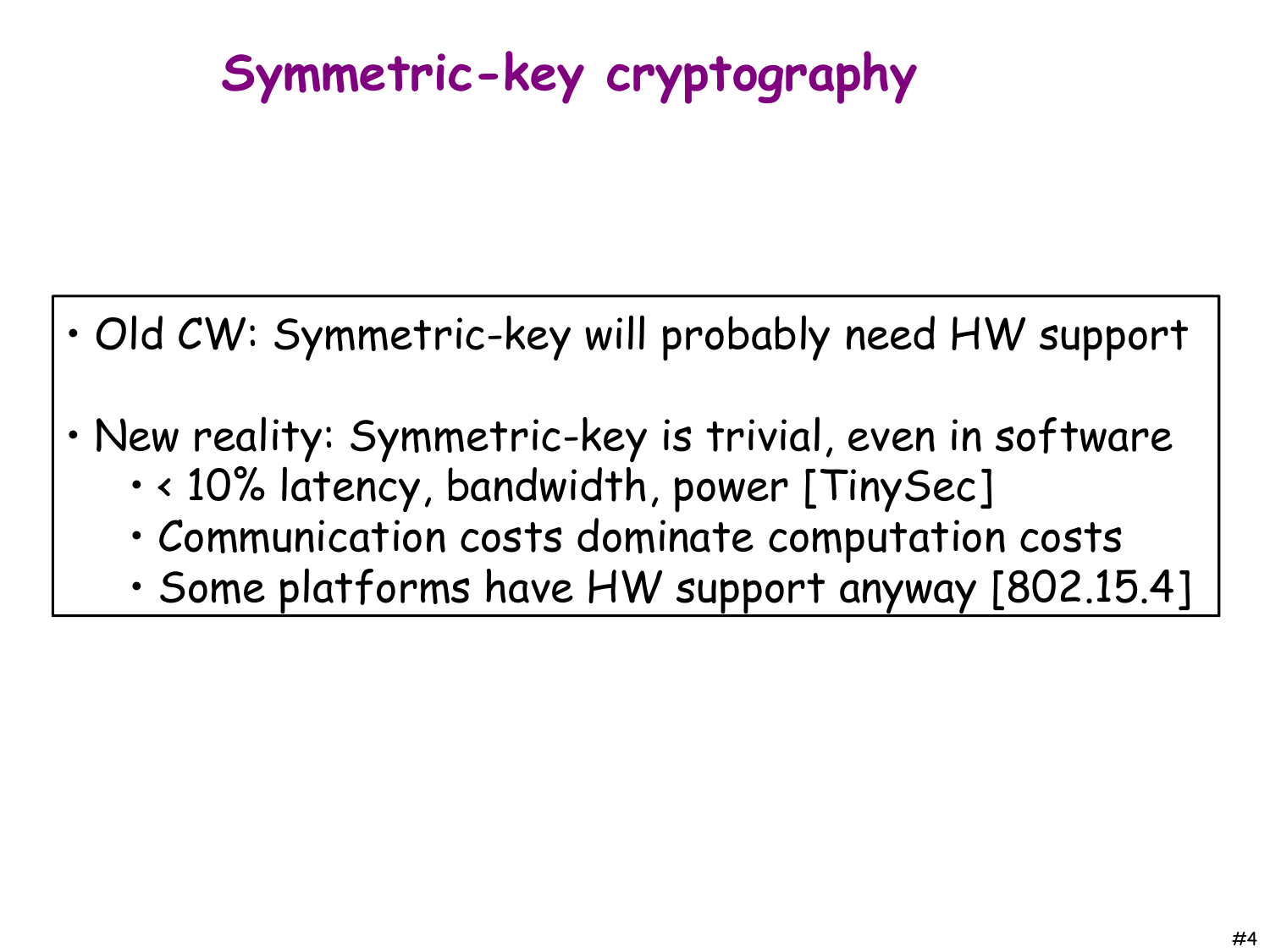### **Public-key cryptography**

• Old CW: Forget public-key crypto; it is way too expensive for sensor nets. All you get is symmetrickey crypto.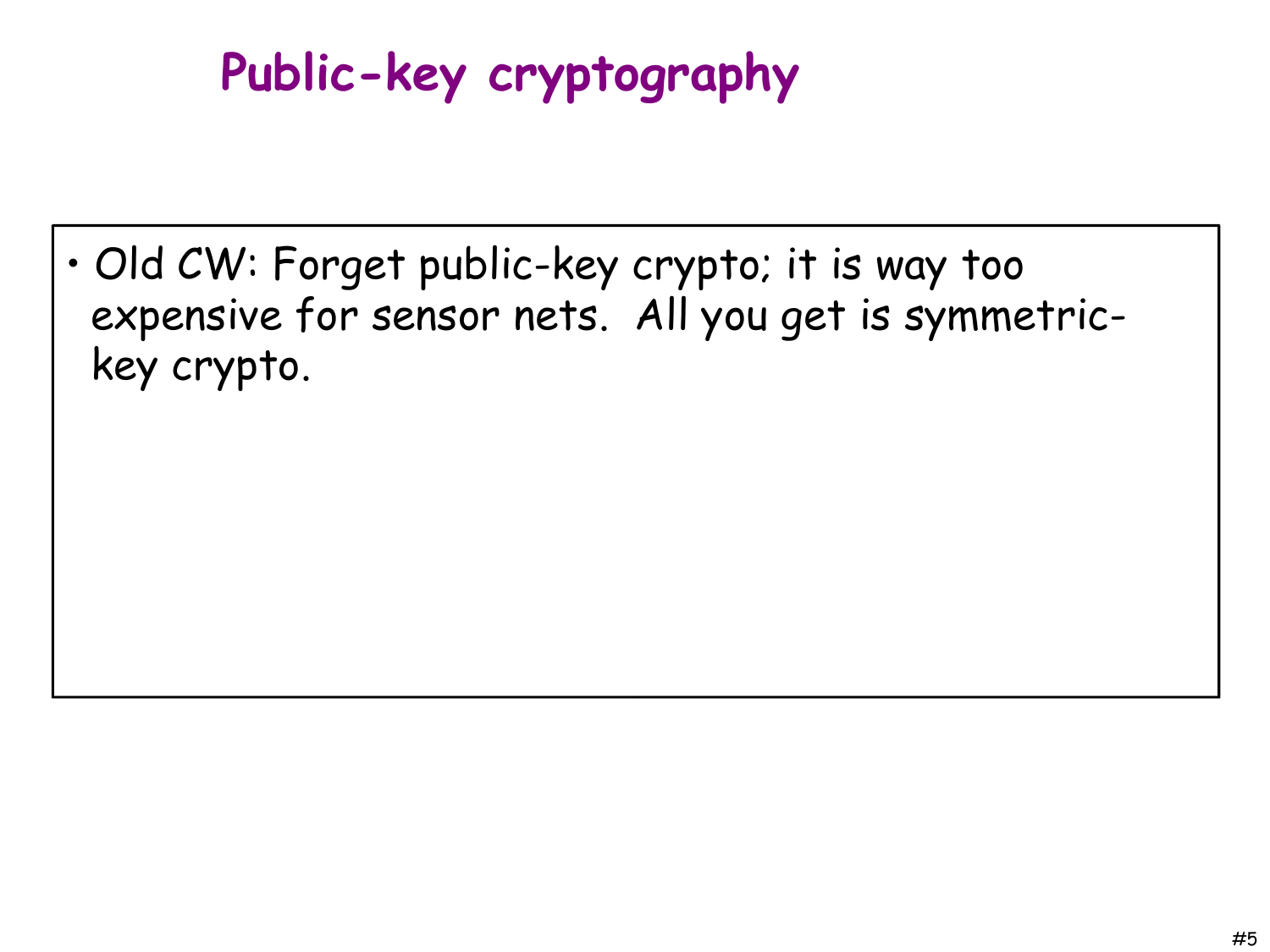### **Public-key cryptography**

- Old CW: Forget public-key crypto; it is way too expensive for sensor nets. All you get is symmetrickey crypto.
- New reality: Public-key is no big deal [Sizzle] • And HW support may be coming (XScale2's TPM)
- Opinion: Fancy schemes (e.g., random key predistribution) are obsolete and no longer needed

| $[ECC-160]$          | Time | RAM I                | Code |
|----------------------|------|----------------------|------|
| Atmega128 (8 MHz)    |      | $0.81s$ 0.28KB 3.7KB |      |
| Chipcon1010 (14 MHz) |      | 4.58s 0.27KB 2.2KB   |      |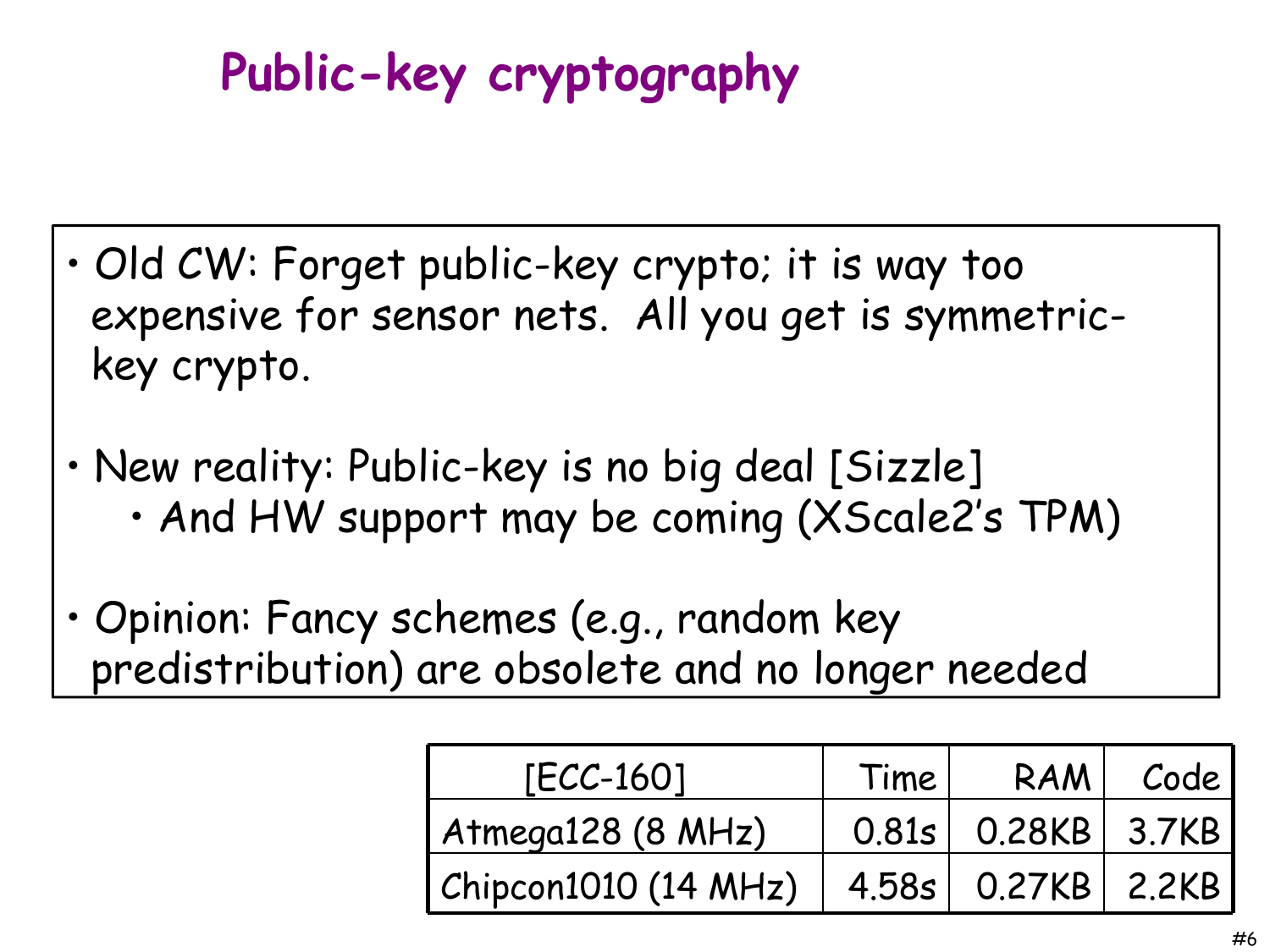#### **Trust assumptions**

• CW: Can't rely on trusted infrastructure. Need truly distributed algorithms.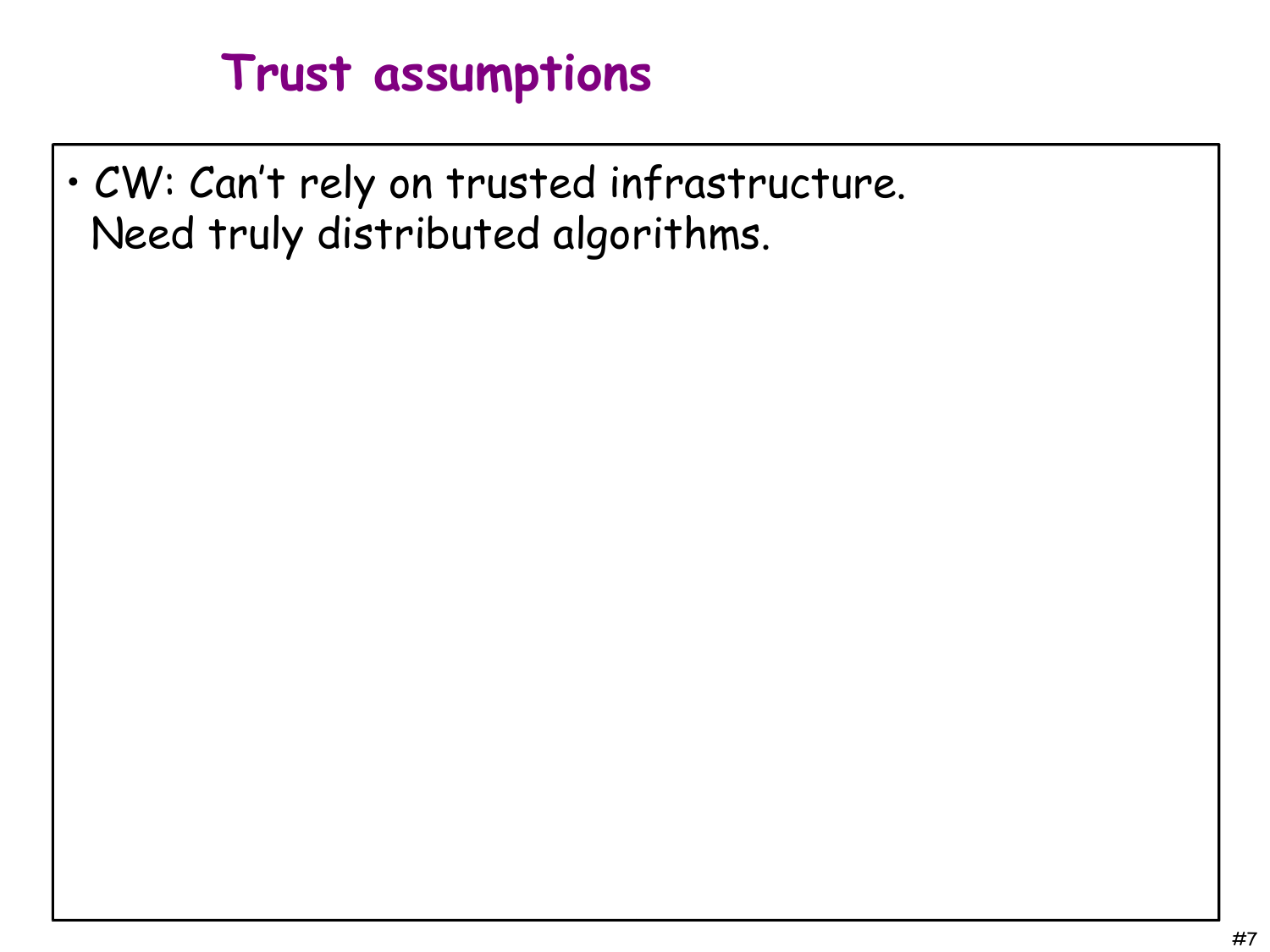#### **Trust assumptions**

- CW: Can't rely on trusted infrastructure. Need truly distributed algorithms.
- My opinion: Naah. Centralized solutions are fine, for many applications.
	- If you re spending \$10k on 100 sensor nodes, you can ' afford a \$1k laptop-class base station with a tamper-resistant crypto module (TPM, smartcard).
	- Exploiting hierarchy is good engineering. A trusted BS makes secure protocol design enormously easier.
	- Designing secure distributed protocols (with no trusted infrastructure) is still intellectually challenging — but practical relevance is uncertain.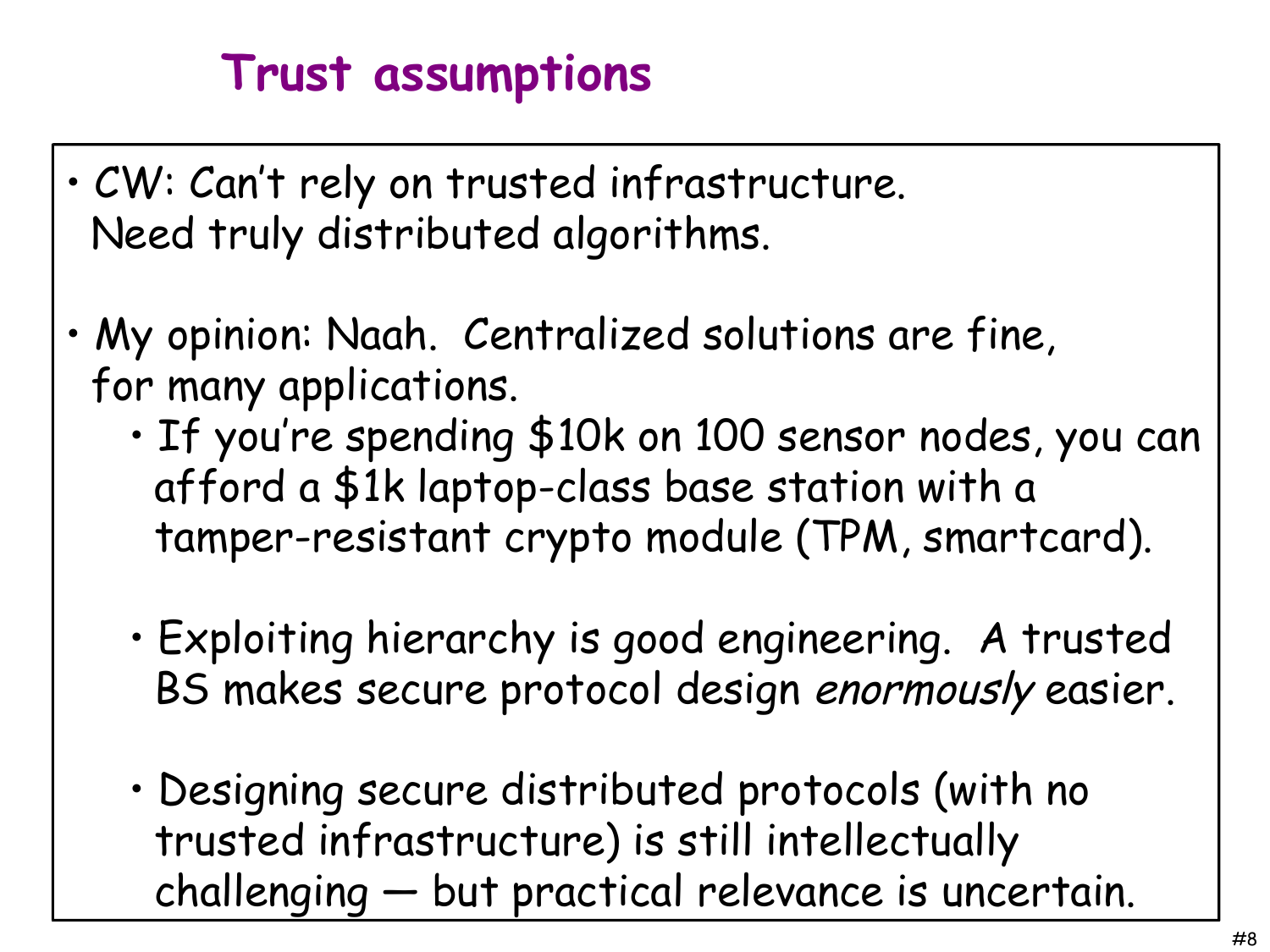### **Dealing with compromised nodes**

• CW: Physical security is too hard, so if you are worried about node compromise, you 'd better look for algorithms that can tolerate node compromise.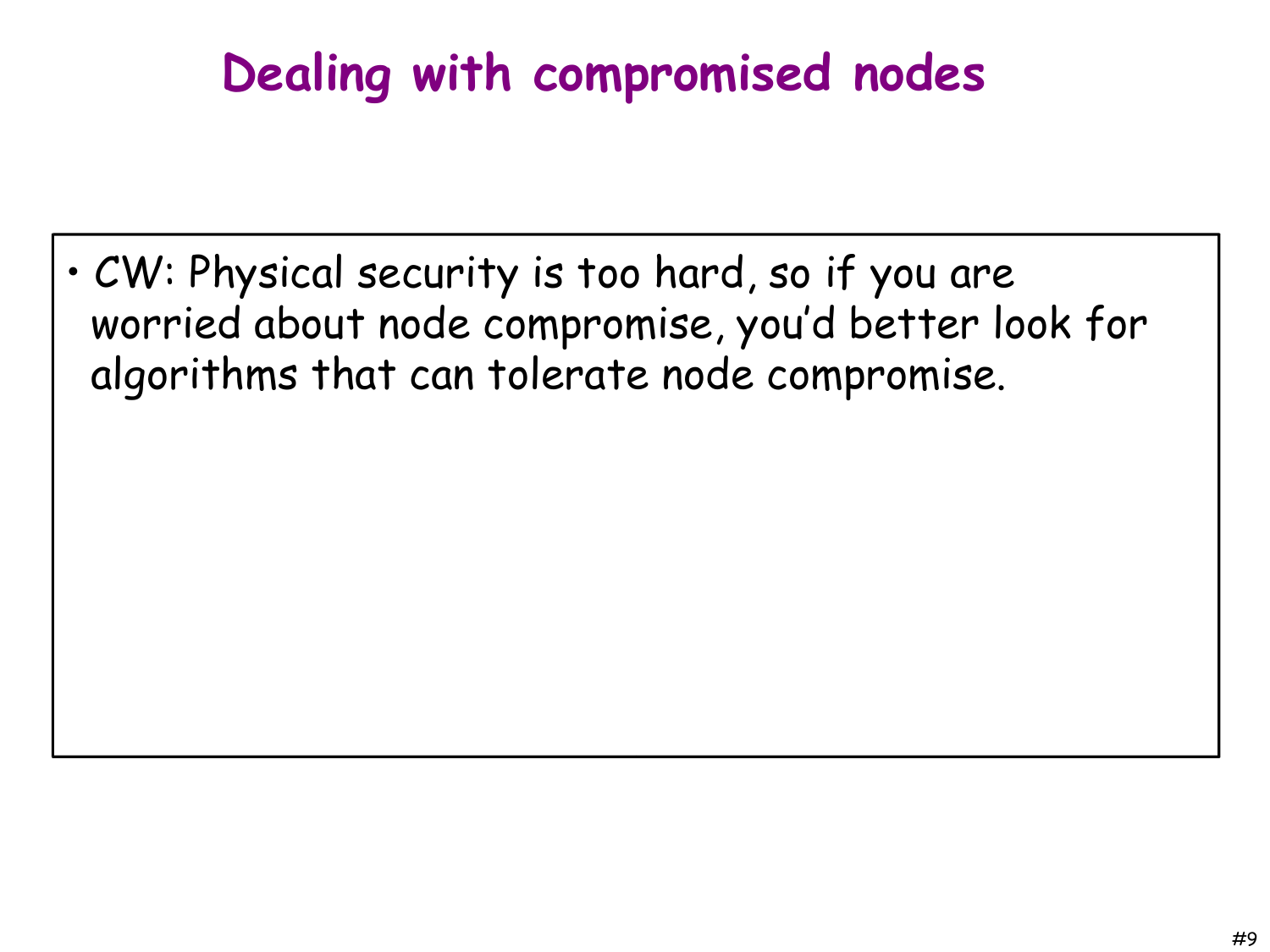### **Dealing with compromised nodes**

- CW: Physical security is too hard, so if you are worried about node compromise, you 'd better look for algorithms that can tolerate node compromise.
- New prognosis: Well, maybe. But tamper-resistance is looking cheaper and cheaper every day.
	- Trend: Microcontrollers moving to single-chip soln. (CPU, RAM, EEPROM, radio all on one chip) ==> Harder to tamper with a sensor node
	- Convergence of smartcards + sensor net nodes?